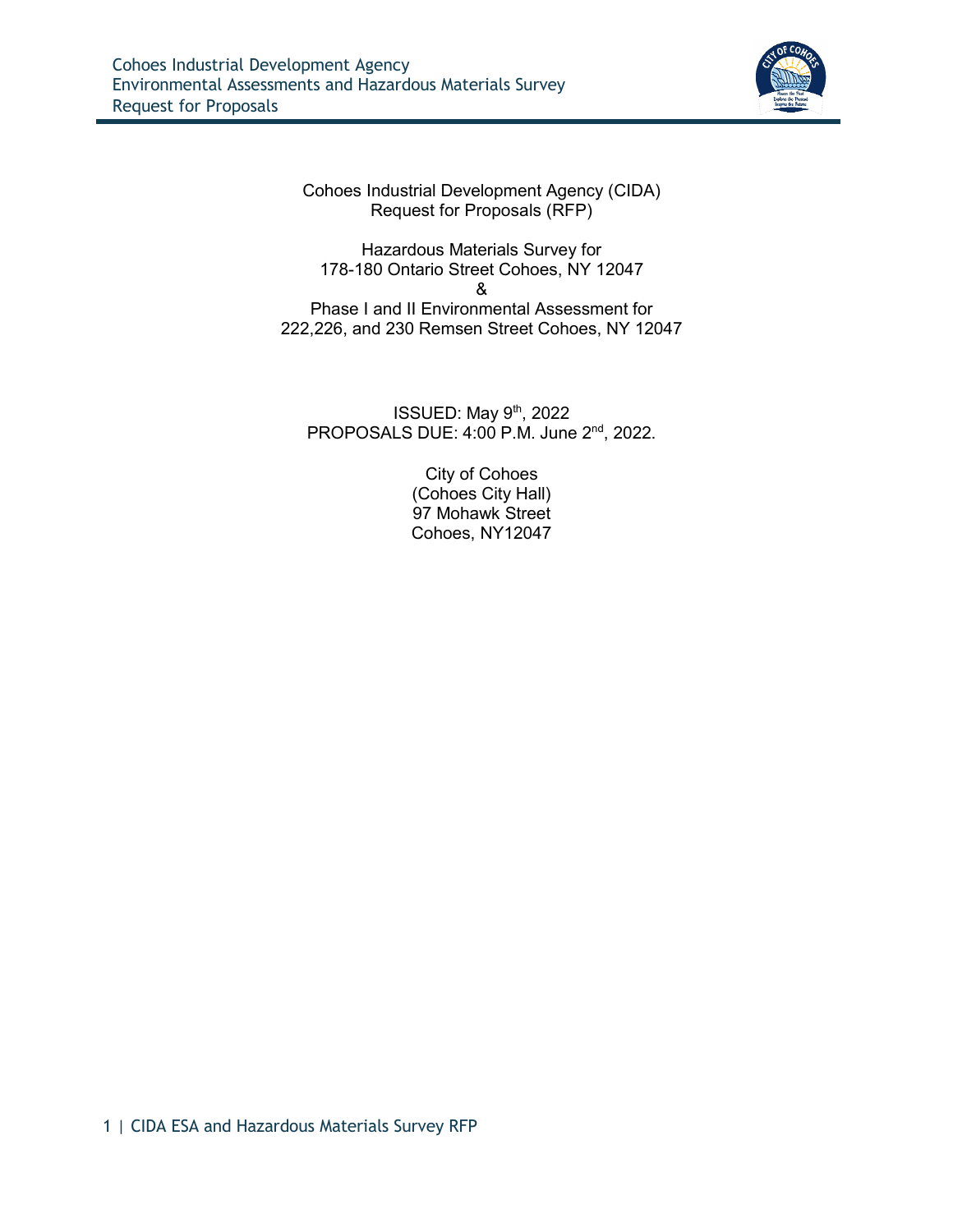

### **INTRODUCTION**

The Cohoes Industrial Development Agency ("CIDA") is seeking proposals for a Hazardous Materials Survey and Phase I & II Environmental Site Assessment ("Phase I & II ESA") of the following properties ("Sites"):

#### RFP Response #1 (Hazardous Materials Survey)

- 178 Ontario Street Cohoes, NY 12047; and
- 180 Ontario Street Cohoes, NY 12047

RFP Response #2 (Phases I and II ESA)

- 222 Remsen Street Cohoes, NY 12047;
- 226 Remsen Street Cohoes, NY 12047; and
- 230 Remsen Street Cohoes, NY 12047

The objective for the Hazardous Materials Survey for 178-180 Ontario Street is to identify interior asbestos, lead, and universal waste items which will need to be addressed prior to their demolition of on-Site buildings and the estimated cost of removal for any identified hazardous materials as part of an overall estimated cost of demolition.

The objective for the Phase I and II ESAs for 222, 226, and 230 Remsen Street is to assess the full nature and scope of the extent of building, soil and groundwater contamination at the Sites and the associated clean-up costs. The Phase II ESA must provide the CIDA with complete understanding of the environmental conditions at the Sites.

Additionally, the Phase II ESAs must identify and propose remedial alternatives along with cost estimates for remediating the Sites to 1) residential, 2) commercial and/or a mix thereof as well as a separate cost estimate for the removal and disposal of asbestos, lead and other hazardous materials prior to demolition of existing structures on the Sites.

#### **SCOPE OF WORK FOR 178-180 Ontario Street**

- A. *Preparation of Hazardous Materials Survey Plan:* The consultant shall prepare Hazardous Materials Survey plan, ("HMS Plan") for review and approval by the CIDA, in order to identify interior asbestos, lead, and universal waste items which will need to be addressed prior to their demolition of on-Site buildings. This information with be made available to the selected consultant. No field work shall commence prior to CIDA approval of the HMS Plan.
- B. **Hazardous Materials Survey Report:** The Consultant will prepare a report of the findings of the Hazardous Materials Survey should be prepared and forwarded to the CIDA in draft format for review and approval. The report must include a description of the field activities, analytical results, findings and conclusions. This Hazardous Materials Survey Report shall include a cost estimate for the removal and disposal of asbestos, lead and other hazardous materials from on-site structures prior to their demolition.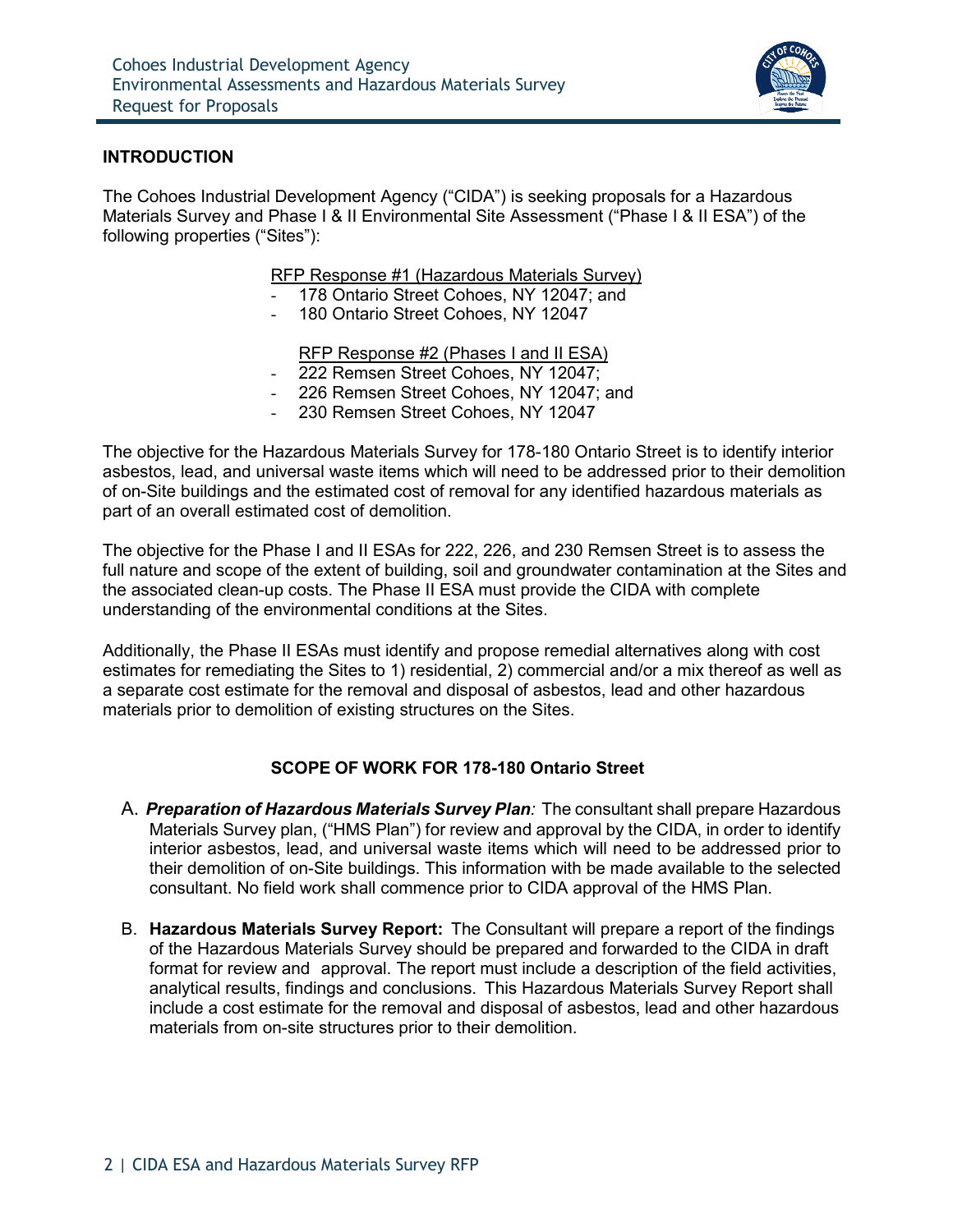

# **SCOPE OF WORK FOR 222, 226, and 230 Remsen Street**

- A. *Conduct Records Review*: Review and evaluate the Phase I ESA Report and all relevant records regarding the environmental conditions at the Site, including those relating to the storage, handling, disposal and/or release of hazardous substances and petroleum products at and in the immediate vicinity of the Site. To the extent necessary, the consultant shall submit FOIL requests to appropriate State and local agencies for such records.
- B. *Preparation of Phase II ESA Work Plan:* After completion of the review and evaluation of relevant documentation the consultant shall prepare a Phase II ESA work plan ("Work Plan"), for review and approval by the CIDA. No field work shall commence prior to CIDA approval of the Work Plan.

The Work Plan shall include, but not be limited to, the following elements:

*Geophysical Assessment:* Site history suggests the potential for underground storage tanks (USTs) and/or the remnants of the UST systems and for buried utilities or other artifacts with associated potential environmental issues. The objective of this Geophysical Assessment is to determine the presence or absence and location of any such feature areas "in order to assist in the selection of boring locations at the Site.

*Sampling, Analysis and Monitoring Plan (SAMP):* The consultant shall prepare a SAMP identifying specific testing to be performed. Sampling activities must determine the nature and extent of soil and groundwater contamination at the Site so that the consultant can identify and propose remedial alternatives for the residential or commercial and/or a mix thereof reuse of the Site. The SAMP shall determine if groundwater contamination is migrating onto or off the Site. The SAMP shall include sufficient sampling under the buildings to understand the nature and extent of contamination, if any, which will need to be addressed once the building(s) are demolished.

Required testing includes:

- surficial soil and water samples;
- subsurface soil borings;
- drum sampling (if any were left on the property);
- sampling of dry wells, floor drains and catch basins; and
- testing of underground storage tanks if tanks are found on site.

The SAMP must provide applicable sampling modalities, rationale for location of sample points, criteria for selection of samples to undergo laboratory analysis and identification of laboratory analyses and associated analytical parameters to be used. The analyses must be performed by an Environmental Laboratory Accreditation Program (ELAP)-accredited laboratory.

Soil sample analytical results must be compared to the NYSDEC Guidance noted in 6 NYCRR Part 375 (a) Restricted Residential Soil Clean-Up Objectives (SCOs) and (b) Commercial Use SCOs and (c) Industrial Use SCOs. The groundwater laboratory analysis results must be compared to the appropriate NYSDEC Division of Water Quality's *Technical and Operational Guidance Series (TOGS 1.1.1, June 1998 as Amended June 2004),* GA Groundwater Objectives for water samples.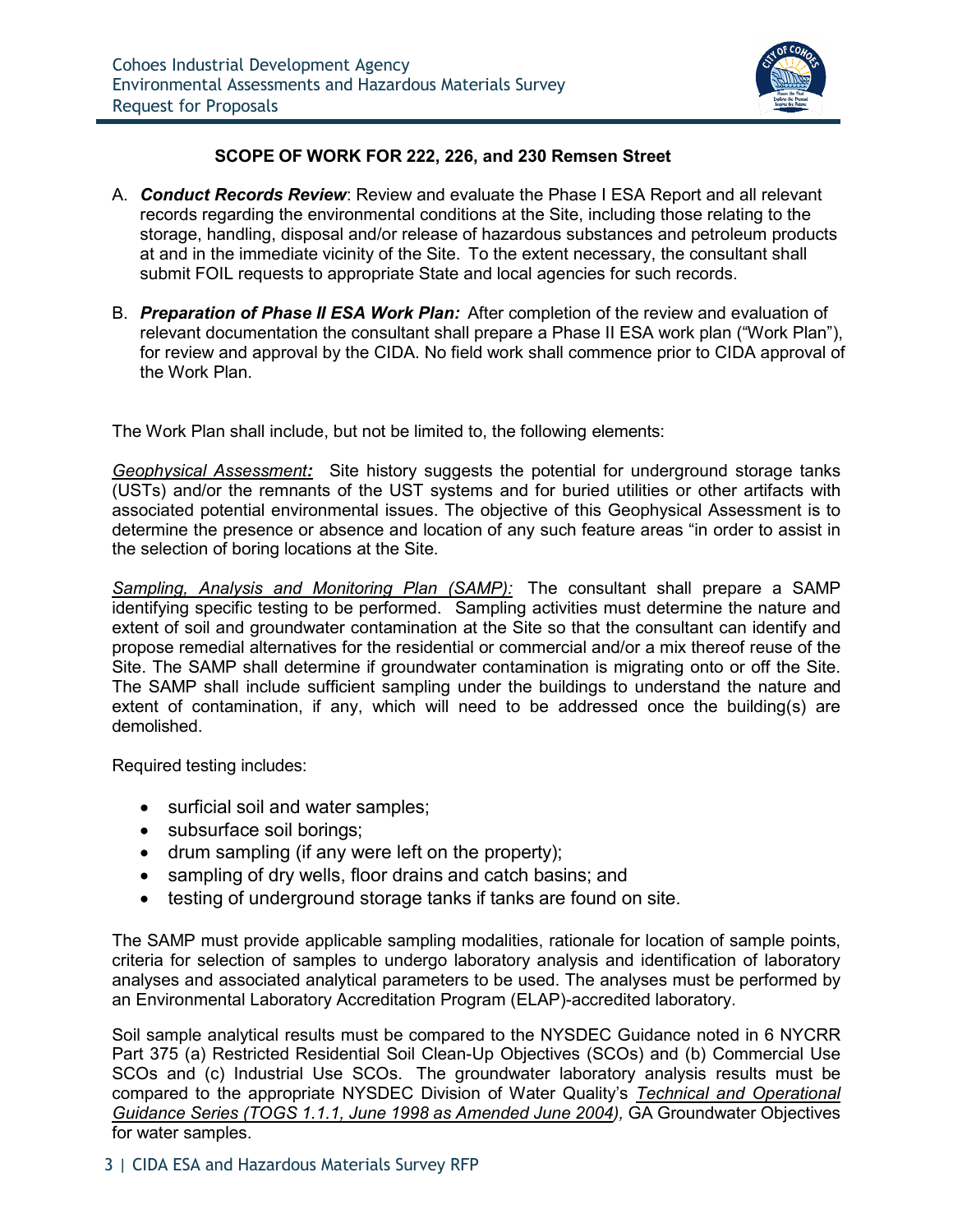

*Health & Safety Plan:* General preparations and operations will include developing a Health & Safety Plan (HASP) to address the potential hazards associated with drilling and sampling.

*Utility Clearance:* The environmental consultant will contact Dig Safely New York to obtain underground utility clearances for the site and confirm boring locations are clear.

*Drilling And Sampling Protocols:* Equipment decontamination, sample collection, field documentation, sample custody and laboratory analyses will be in accordance with methods prescribed by the USEPA and NYSDEC. The field supervisor and field personnel must be OSHAtrained in accordance with 29 CFR 1910.120

*Phase II ESA Schedule:* The Work Plan shall include a detailed schedule for each component of the Phase II ESA including preparation and submission to the CIDA of a draft and final Phase II Report.

- C. *Preparation of Hazardous Materials Survey Plan:* The consultant shall prepare Hazardous Materials Survey plan, ("HMS Plan") for review and approval by the CIDA, in order to identify interior asbestos, lead, and universal waste items which will need to be addressed prior to their demolition of on-Site buildings. No field work shall commence prior to CIDA approval of the HMS Plan.
- D. *Completion of Field Work:* After the Work Plan and HMS Plan are approved by the CIDA the consultant shall conduct and complete the field work according to the approved schedule.
- E. *Final Phase II ESA Report:* A report of the findings should be prepared and forwarded to the CIDA in draft format for review and approval. The Phase II Report must include a description of the field activities, analytical results, findings, conclusions and recommendations relative to the environmental conditions at the Site. Supporting figures and tables shall be included with the report. The Phase II Report shall include a section describing possible remedial alternatives and cost estimates for remediating the site to 1) residential, 2) commercial and and/or a mix thereof.
- F. **Hazardous Materials Survey Report:** The Consultant will prepare a report of the findings of the Hazardous Materials Survey should be prepared and forwarded to the CIDA in draft format for review and approval. The report must include a description of the field activities, analytical results, findings and conclusions. This Hazardous Materials Survey Report shall include a cost estimate for the removal and disposal of asbestos, lead and other hazardous materials from on-site structures prior to their demolition.

# **PROPOSAL ORGANIZATION**

*Cover Letter:* The cover letter should highlight any special features of the Proposal, and include the name, phone number and email for a single point of contact within the Consultant's organization for all phases of the project. The cover letter should be signed by a representative of the Consultant's company who has the authority to bind the Consultant.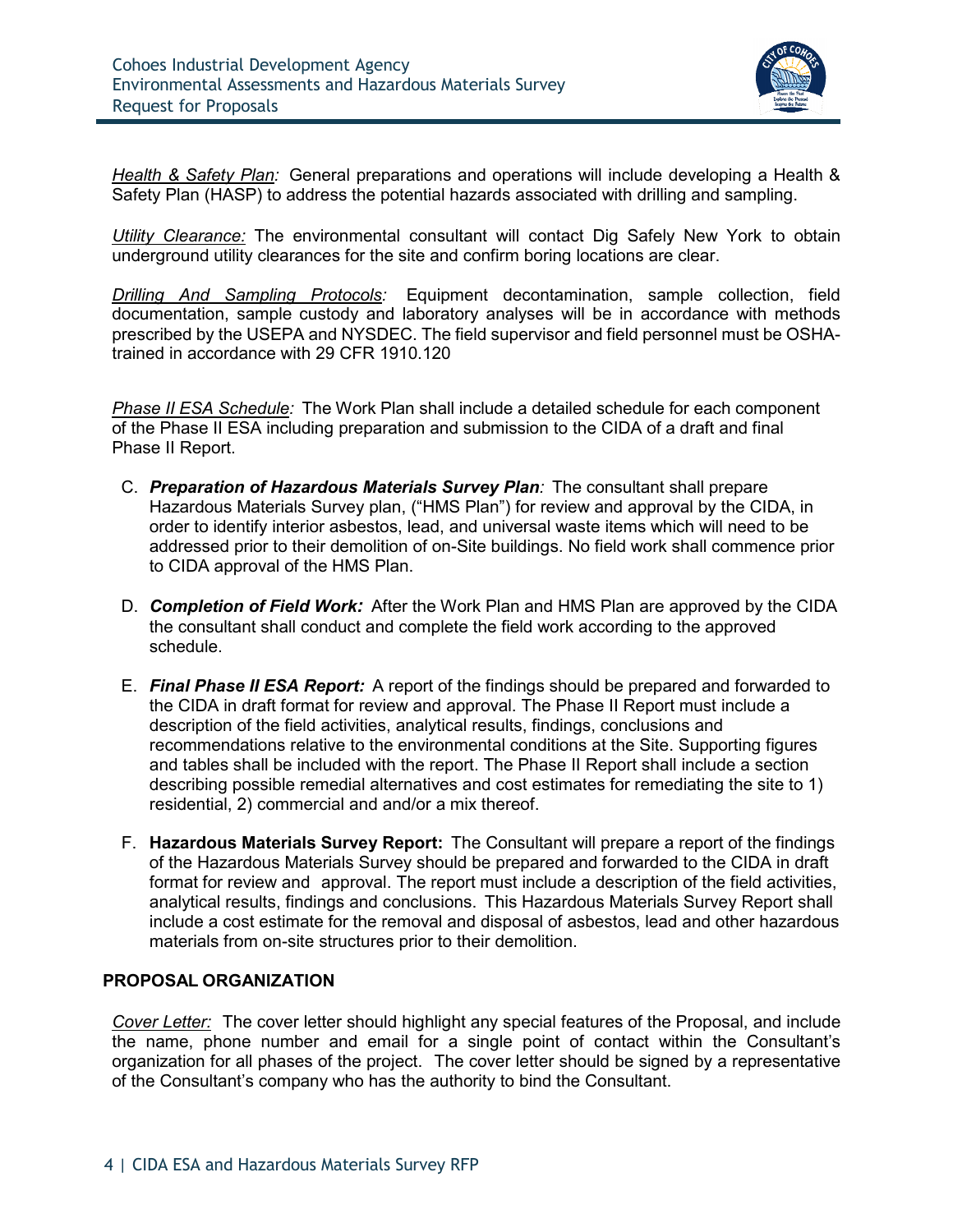

*Proposed Staffing:* Identify all project team members who will be assigned to the project along with their titles and statement of qualifications. This shall include all sub-consultants. Either the Project Manager or a dedicated review staff person shall be a Qualified Environmental Professional (QEP) as recognized by the USEPA and the NYSDEC. A QEP shall be defined as an individual holding a current professional engineer's or a professional geologist's license or registration issued by the State of New York or another state, and having the equivalent of three years of full-time relevant experience in site investigation and remediation. The field supervisor and field personnel must be OSHA-trained in accordance with 29 CFR 1910.120.

*Project Approach and Understanding:* Provide a general project approach describing: how the team will meet the objectives and complete the Scope of Work of the RFP; provide a product that is useable for future project phases; meet environmental and regulatory requirements; be cost effective; and, ensure timely completion.

**Experience:** Describe the overall expertise and experience of the firm and sub-consultants relative to the Scope of Work contained in this RFP. **You must demonstrate that that the primary consultant has undertaken projects of a similar scale and complexity.** 

*References:* Provide references for similar type of work as requested in this RFP, including recent project information, along with contact name and phone number. References should include projects of similar scope and scale.

*Schedule:* Develop a detailed schedule of work for the tasks required.

Cost: Provide a cost estimate for the scope of work to be performed for both 178-180 Ontario Street and 222,226, and 230 Remsen Street.

### **INSURANCE REQUIREMENTS**

- 1. Contractor shall procure and maintain for the entire term of this Agreement, without additional expense to the CIDA, insurance policies of the kinds and in the amounts provided in the Schedule "A" attached hereto and made a part hereof. The insurance policies shall name the CIDA as an additional insured. Such policies may only be changed upon thirty (30) days prior written approval by the CIDA.
- 2. Contractor shall, prior to commencing any of the services outlined herein, furnish the CIDA with Certificates of Insurance and corresponding policy endorsement showing that the requirements of this article have been met, and such policies shall contain an endorsement requiring the carrier to give at least ten days' prior notice of cancellation to the CIDA. The Contractor shall also provide the CIDA with updated Certificates of Insurance prior to the expiration of any previously issued Contractor. No work shall be commenced under this Agreement until the Contractor has delivered the Certificates of Insurance to the CIDA. Upon failure of the Contractor to furnish, deliver and maintain such insurance certificates as provided above, the CIDA may declare this Agreement suspended, discontinued or terminated.
- 3. All insurance required shall be primary and non-contributing to any insurance maintained by the CIDA. Insurance will include a waiver of subrogation in favor of the CIDA. The Contractors policy may not contain any exclusion for NY Labor Law, injury to employees or injury to subcontractors. The Contractor shall ensure that any CIDA-approved subcontractors hired also carries insurance with the same limits and provisions provided in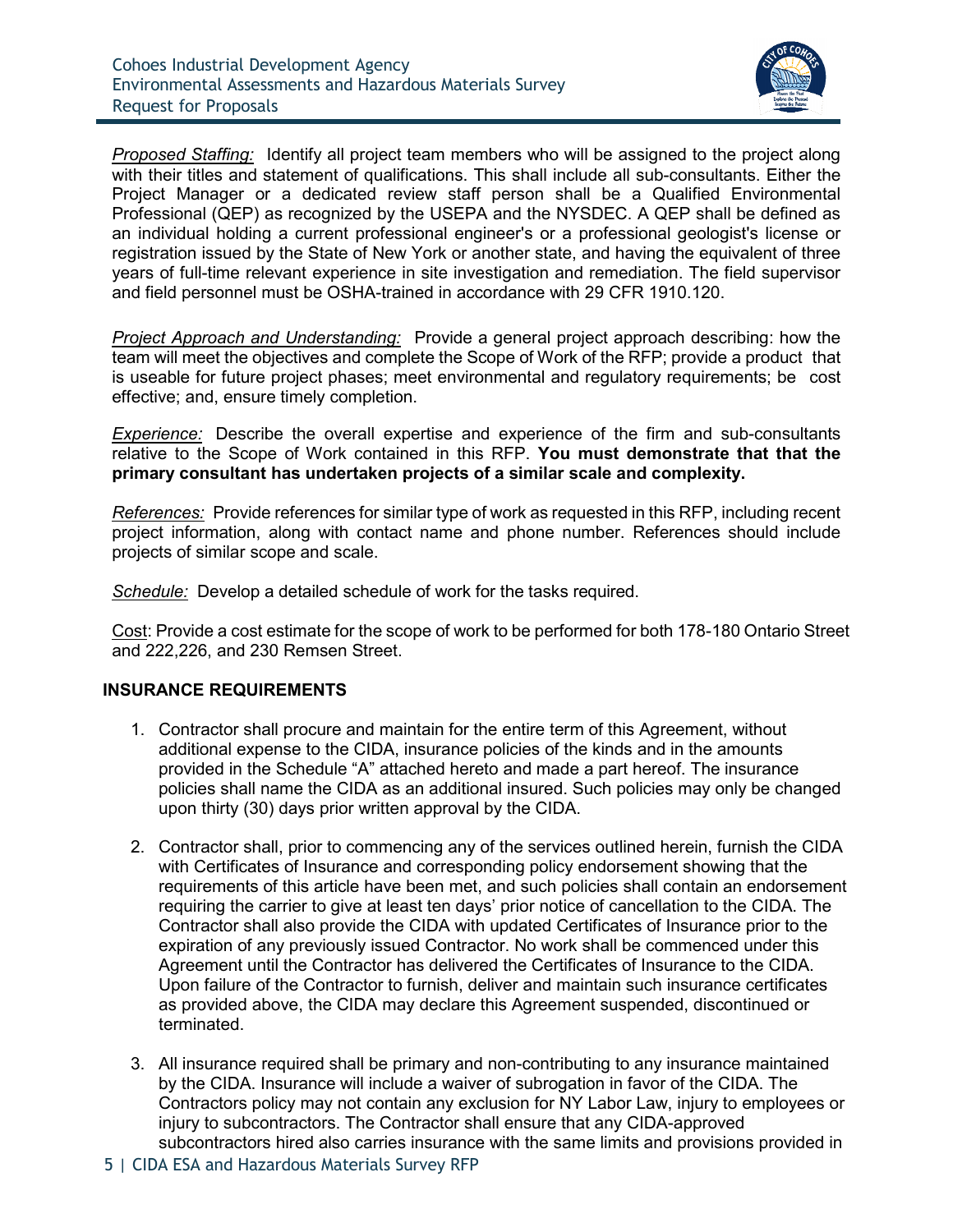

this article and Schedule A. Each CIDA-approved subcontractor shall furnish the CIDA with copies of certificates of insurance and the corresponding policy endorsements setting forth the required coverage hereunder prior to any such contractor commencing any work.

### **INDEMNIFICATION**

1. To the fullest extent permitted by applicable law, the Contractor shall indemnify, defend, and hold harmless the CIDA, and its contractors, officers, directors, servants, agents, representatives, and employees (each, individually, an "Indemnified Party" and, collectively, the "Indemnified Parties"), from and against any and all liabilities, damages, losses, costs, expenses (including, without limitation, any and all reasonable attorneys' fees and disbursements), causes of action, suits, claims, damages, penalties, obligations, demands or judgments of any nature, including, without limitation, for death, personal injury and property damage and claims brought by third parties for personal injury and/or property damage (collectively, "Damages") incurred by any Indemnified Party to the extent caused by (i) any breach of this Contract by the Contractor, its contractors, subcontractors, officers, directors, members, servants, agents, representatives, or employees, or (ii) the malfeasance, misfeasance, nonfeasance, negligence, unlawful act or omission, or intentional misconduct of the Contractor, its subcontractors, officers, directors, members, servants, agents, representatives, or employees, arising out of or in connection with this Contract or the Services to be performed hereunder. This paragraph shall survive the termination or expiration of this Contract.

### **NON\_COLLUSIVE CERTIFICATION**

By submission of this RFP, each contractor and each person signing on behalf of any contractor certifies, and in the case of a joint proposal each party thereto certifies as to its own organization, under penalty of perjury, that to the best of his knowledge and belief:

- 1. The prices in this proposal have been arrived at independently without collusion, consultation, communication, or agreement, for the purpose of restricting competition, as to any matter relating to such prices with any other contractor or with any competitor; and
- 2. Unless otherwise required by law, the prices which have been quoted in this bid have not been knowingly disclosed by the contractor and will not knowingly be disclosed by the contractor prior to opening, directly or indirectly, to any other contractor or to any competitor; and
- 3. No attempt has been made or will be made by the contractor to induce any other person, partnership or corporation to submit or not to submit a proposal for the purpose of restricting competition.

# **MWBE PROMOTION**

It is the policy of the CIDA that Minority-Owned Business Enterprises (MBE) and Women-Owned Business Enterprises (WBE) are afforded the maximum opportunity to participate in the performance of contracts. It is also the CIDA's goal to award Procurement Contracts to those procurement contractors who have evidenced compliance with the laws of the State of New York prohibiting discrimination in employment.

# 6 | CIDA ESA and Hazardous Materials Survey RFP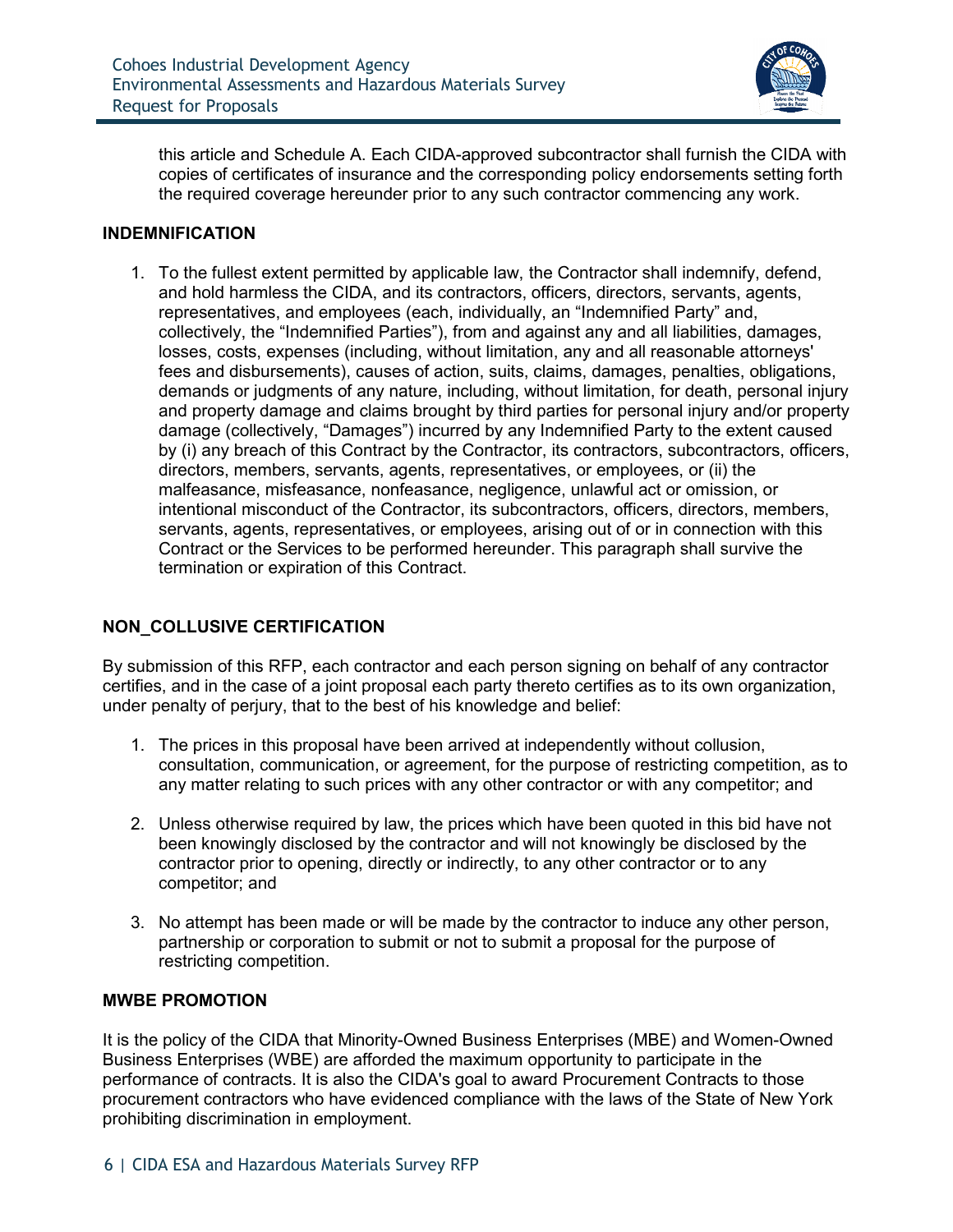

# **AFFIRMATIVE ACTION**

As required by Executive Law § 312, and in compliance with the CIDA's procurement policy, any contractor awarded a procurement contract in excess of \$25,000 for services rendered to the CIDA must acknowledge this affirmative action policy and agree to implement the same by making every reasonable effort to award any subcontracts (none of hereby authorized) to MBEs and WBEs and to utilize minority and labor in the performance of any agreement that is awarded to the contractor. Specifically, any contractor awarded a contract in excess of \$25,000 dollars will be expected to abide by the following provisions:

- 1. The contractor will not discriminate against employees or applicants for employment because of race, creed, color, national origin, sex, age, disability or marital status, and will undertake or continue existing programs of affirmative action to ensure that minority group members and women are afforded equal employment opportunities without discrimination. For purposes of this section, affirmative action shall mean recruitment, employment, job assignment, promotion, up gradings, demotion, transfer, layoff, or termination and rates of pay or other forms of compensation.
- 2. At the request of the contracting agency, the contractor shall request each employment agency, labor union, or authorized representative of workers with which it has a collective bargaining or other agreement or understanding, to furnish a written statement that such employment agency, labor union or representative will not discriminate on the basis of race, creed, color, national origin, sex, age, disability or marital status and that such union or representative will affirmatively cooperate in the implementation of the contractor's obligations herein.
- 3. The contractor shall state, in all solicitations or advertisements for employees, that, in the performance of the MWBE Threshold Contract, all qualified applicants will be afforded equal employment opportunities without discrimination because of race, creed, color, national origin, sex, age, disability or marital status

### **NON-DISCRIMINATION POLICY**

- 1. In accordance with Article 15 of N.Y. Executive Law (also known as the Human Rights Law) and all other State and Federal statutory and constitutional non-discrimination provisions, the Contractor agrees that neither it nor any of its subcontractors shall, by reason of age, race, creed, color, national origin, sexual orientation, military status, sex, disability, predisposing genetic characteristics or marital status refuse to hire or employ or to bar or to discharge from employment such individual or to discriminate against such individual in compensation or in terms, conditions or privileges of employment.
- 2. Contractor shall not discriminate in its activities and operations in connection with this Agreement on the basis of age, race, creed, ethnicity, color, religion, sex, sexual orientation, national origin, disability, marital status or any other basis that is prohibited by the United States federal, state, or local law or regulation. Grantee expressly agrees not to use Grant Proceeds for any purpose or in any manner that could be deemed to violate the Fair Housing Act, 42 U.S.C. § 3601 et seq., or the Equal Credit Opportunity Act, 15 U.S.C. § 1691 et seq., or any regulation promulgated thereto.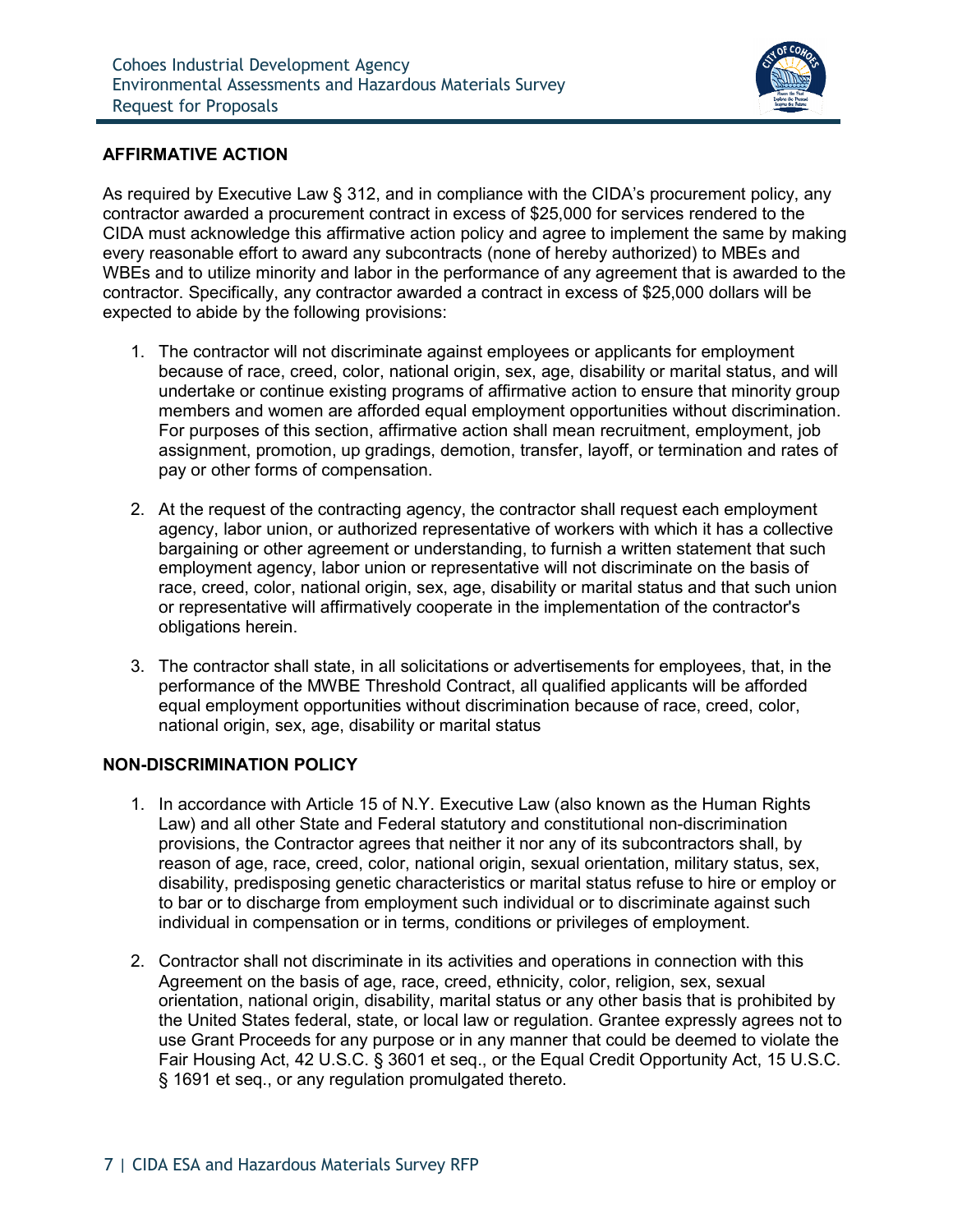

3. Contractor shall require any Subcontractor, or Sub-Subcontractor receiving Grant Proceeds to comply with the obligations set forth in this section, including by providing their express agreement not to use Grant Proceeds for any purpose or in any manner that could be deemed to violate the Fair Housing Act, 42 U.S.C. § 3601 et seq., or the Equal Credit Opportunity Act, 15 U.S.C. § 1691 et seq., or any regulation promulgated thereto.

# **MISCELLANEOUS REQUIREMENTS**

- 1. The CIDA will not be responsible for any expenses incurred by any firm in preparing or submitting a proposal. All proposals shall provide a straightforward, concise delineation of the firm's capabilities to satisfy the requirements of this RFP. Emphasis should be on completeness and clarity of content.
- 2. The contents of the proposal submitted by the successful firm and this RFP may become part of the contract for these services. The successful firm will be expected to execute said contract with the CIDA.
- 3. Proposals shall be signed in ink by the individual or authorized principal of the responding party.
- 4. Proposals submitted shall be valid for a minimum of sixty (60) days from the date of opening.
- 5. The CIDA reserves the right to reject any and all proposals received or to negotiate separately in any manner necessary to serve the best interests of the CIDA.
- 6. The selected firm is prohibited from assigning, transferring, conveying, subletting or otherwise disposing of any agreement or its rights, title, or interest therein or its power to execute such agreement to any other person, company or corporation without the prior written consent of the CIDA.

### **CONSULANT SELECTION**

Criteria that will be considered in selecting the consultant include, but are not necessarily limited to the following:

- Previous experience with projects of similar scale and complexity;
- Successes in managing and performing Phase I and II ESA's;
- Experience performing site remediation and closure feasibility assessments, including estimating associated risks and costs;
- Capabilities of staff to be directly assigned to the project; and
- Experience working with federal and state regulatory agencies.

"This institution is an equal opportunity provider, and employer. To file a complaint of discrimination, write: USDA, Director, Office of Civil Rights, 1400 Independence Avenue, S.W., Washington, D.C. 20250-9410, or call (800) 795-3272 (voice) or (202) 720-6382 (TDD)"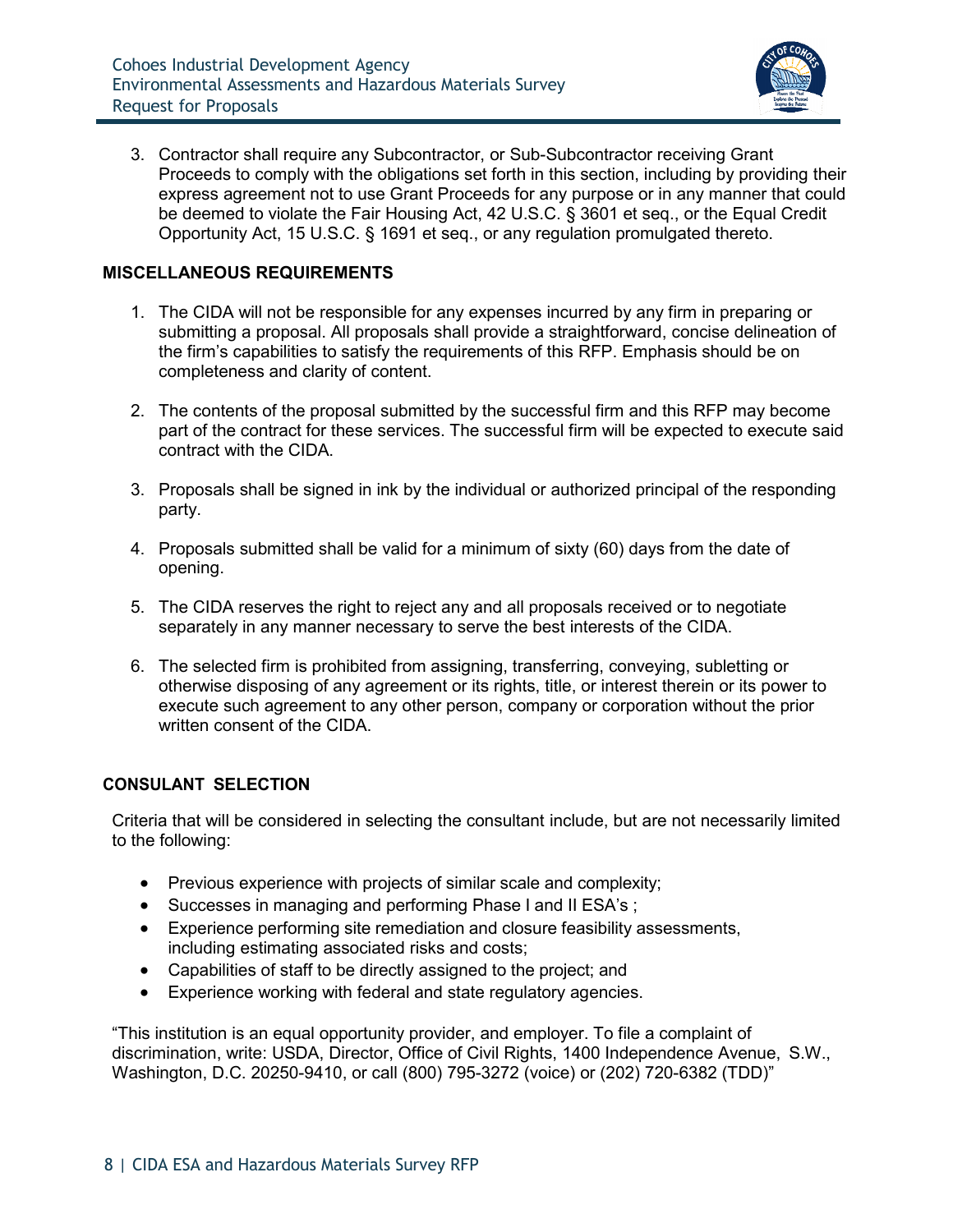

This RFP is not an offer and does not commit the CIDA to a contract or agreement with any party submitting a response to this RFP. Furthermore, the CIDA is not under any obligation to pay the costs, in whole or in part, incurred during the preparation of a response to this RFP.

#### **Timeline for RFP process**

RFP issue date: May 9, 2022 RFP due date: June 2, 2022 Notice of intent to award: June 2022

### **PROPOSAL DIRECTIONS & REQUIREMENTS**

The CIDA will oversee the RFP process and provide updates as necessary during the process. Any RFP related updates should be emailed to the list of participants as documented in the RFP.

In order for a proposal to be evaluated, the following requirements must be met:

1. Proposals must be received by the due date and time established in the "Timeline for RFP Process." Any proposals received after the specified date and time will be disqualified from further evaluation.

2. The proposal must include an estimate for completion of the Scope of Work described in the RFP for:

- a.) Completion of a Hazardous Materials Survey for 178-180 Ontario Street; and
- b.) Completion of a Phase I & II ESA for 222,226, and 230 Remsen Street.

3. The proposal must be responsive to the criteria set forth in the RFP.

Failure to meet any of these requirements is grounds for rejecting a proposal. The CIDA reserves the right, at its sole discretion, to accept or reject any or all responses to this RFP or to cancel this RFP in whole or in part. The CIDA further reserves the right to adopt all or any part of the proposal(s) submitted. All proposals shall become the property of the CIDA and may be subject to FOIL requests.

*Each Proposer must submit two (2) hard copies of the proposal and (1) electronic copy on a USB drive to:*

Joseph Seman-Graves, CIDA Economic Development Project Manager 97 Mohawk Street Cohoes, NY 12047

*Proposals will be accepted until Friday, June 2, 2022 4:00 pm*

*Questions are to be submitted via email to:*

Joseph Seman-Graves E-mail[:Joe@jsgplanning.com](mailto:Joe@jsgplanning.com)  Phone: 518-233-2130 (O) 518-424-0914 (M)

9 | CIDA ESA and Hazardous Materials Survey RFP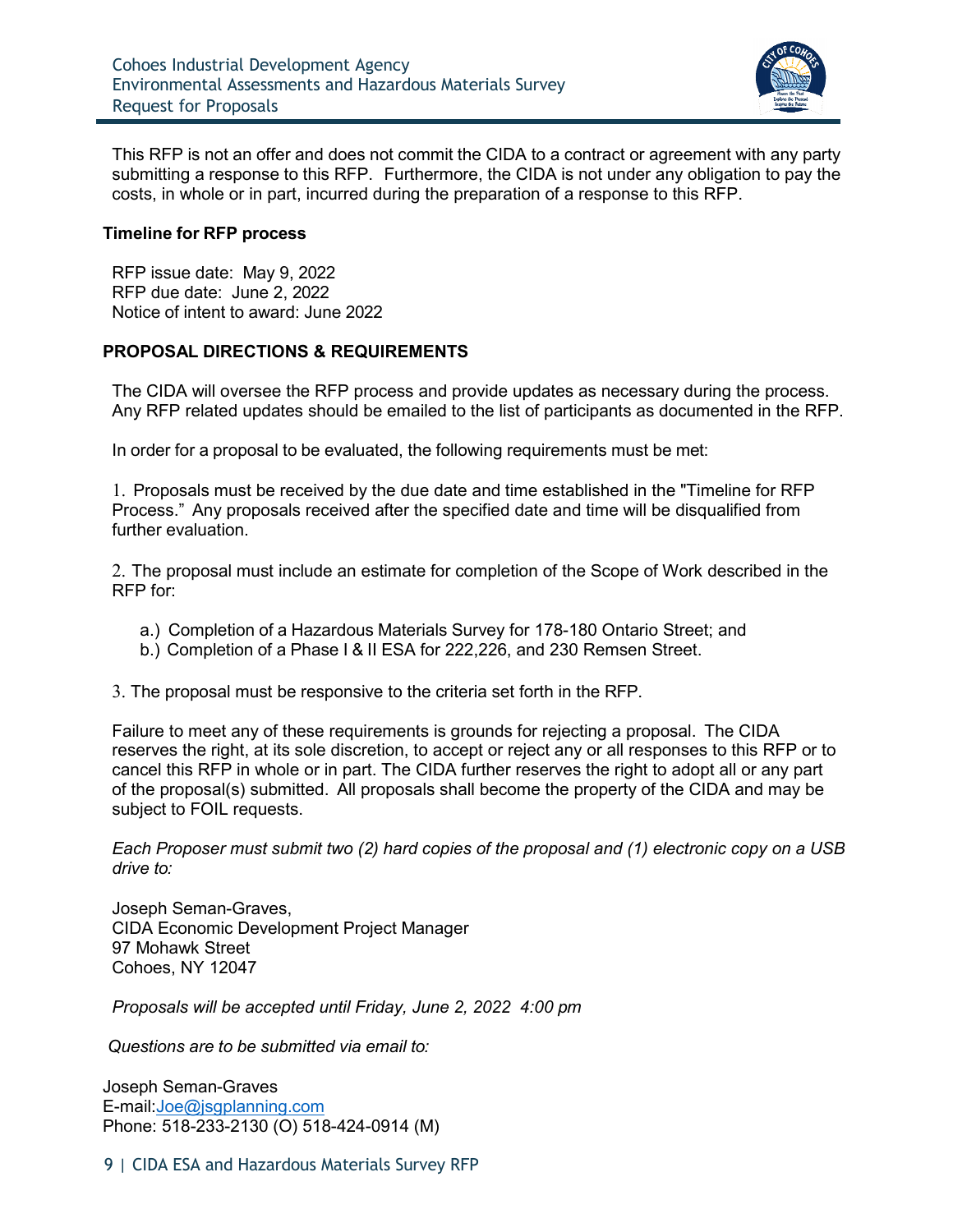

# SCHEDULE A

### INSURANCE REQUIREMENTS

The Contractor shall be required to provide for itself and maintain at its own cost and expense until the completion of the work the following forms of insurance:

- A. Commercial General Liability (ACORD 25 & ACORD 855) coverage with limits of liability not less than:
	- One Million Dollars (\$1,000,000.00) per occurrence
	- Two Million Dollars (\$2,000,000.00) annual aggregate
	- Two Million Dollars (\$2,000,000.00) products/completed operations aggregate.
	- Deductible should be no more than \$5,000
	- Must include a list of exclusions
	- No warranties
	- Endorsements must include:
		- o Additional Insured including Premises operations and product/Completed Operations
		- o Waiver of Subrogation
		- $\circ$  30 days' notice of cancellation
		- o

The CIDA must be named as an additional insured

- B. Comprehensive Automobile Liability coverage on owned, hired, leased, or non-owned autos with limits not less than:
	- One Million (\$1,000,000) combined for each accident because of bodily injury sickness or disease, sustained by any person, caused by accident, and arising out of the ownership, maintenance or use of any automobile for damage because of injury to or destruction of property, including the loss of use thereof, caused by accident and arising out of the ownership, maintenance or use of any automobile.
	- Endorsements must include:
		- o Waiver of Subrogation
		- o 30 days' notice of cancellation

The CIDA must be named as an additional insured

- C. Environmental Pollution Liability
	- One Million (\$1,000,000) limit to new construction projects, rehabilitation, abatement, or demolition
		- o Waiver of Subrogation
		- o 30 days' notice of cancellation